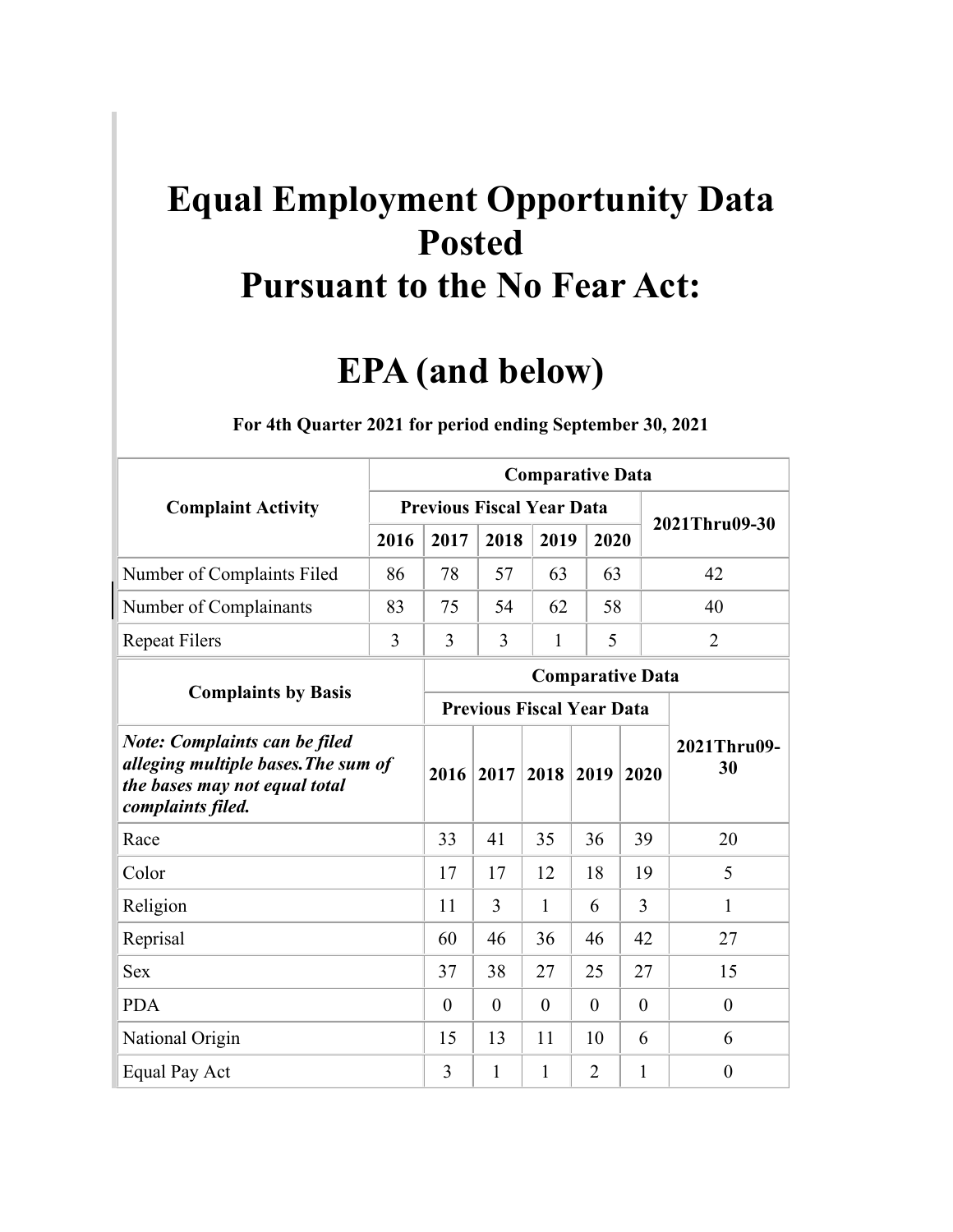| Age                                                                                                                               | 41               | 40                               | 25               | 19                      | 27             | 10                |
|-----------------------------------------------------------------------------------------------------------------------------------|------------------|----------------------------------|------------------|-------------------------|----------------|-------------------|
| Disability                                                                                                                        | 34               | 31                               | 17               | 25                      | 27             | 15                |
| Genetics                                                                                                                          | $\theta$         | $\theta$                         | $\theta$         | $\theta$                | 1              | $\overline{0}$    |
| Non-EEO                                                                                                                           | $\tau$           | 5                                | $\mathbf{1}$     | 6                       | $\mathbf{1}$   | $\overline{4}$    |
|                                                                                                                                   |                  |                                  |                  | <b>Comparative Data</b> |                |                   |
| <b>Complaints by Issue</b>                                                                                                        |                  | <b>Previous Fiscal Year Data</b> |                  |                         |                |                   |
| <b>Note: Complaints can be filed</b><br>alleging multiple bases. The sum of<br>the bases may not equal total<br>complaints filed. | 2016             | 2017                             | 2018             | 2019                    | 2020           | 2021Thru09-<br>30 |
| Appointment/Hire                                                                                                                  | 6                | $\overline{4}$                   | $\overline{2}$   | 4                       | $\mathbf{1}$   | $\overline{4}$    |
| <b>Assignment of Duties</b>                                                                                                       | 13               | 11                               | 18               | 18                      | 10             | 7                 |
| Awards                                                                                                                            | $\overline{2}$   | 4                                | 5                | $\overline{2}$          | $\mathbf{1}$   | $\overline{0}$    |
| <b>Conversion to Full Time/Perm Status</b>                                                                                        | $\overline{0}$   | $\boldsymbol{0}$                 | $\overline{0}$   | $\theta$                | $\theta$       | $\boldsymbol{0}$  |
| <b>Disciplinary Action</b>                                                                                                        |                  |                                  |                  |                         |                |                   |
| Demotion                                                                                                                          | $\boldsymbol{0}$ | $\mathbf{1}$                     | $\boldsymbol{0}$ | $\boldsymbol{0}$        | $\mathbf{1}$   | $\boldsymbol{0}$  |
| Reprimand                                                                                                                         | 9                | 3                                | $\overline{2}$   | 8                       | 6              | 3                 |
| Suspension                                                                                                                        | 8                | $\overline{4}$                   | $\mathbf{1}$     | $\overline{4}$          | 7              | $\mathbf{1}$      |
| Removal                                                                                                                           | 5                | $\overline{4}$                   | $\mathbf{1}$     | $\mathbf{1}$            | $\mathbf{1}$   | $\boldsymbol{0}$  |
| Letter of Warning                                                                                                                 | 3                | 3                                | $\mathbf{1}$     | 3                       | 3              | $\mathbf{1}$      |
| Duty Hours                                                                                                                        | 1                | 3                                | $\mathbf{1}$     | $\theta$                | $\overline{2}$ | $\boldsymbol{0}$  |
| Perf. Eval./ Appraisal                                                                                                            | 21               | 7                                | 15               | 17                      | 9              | 5                 |
| Examination/Test                                                                                                                  | $\overline{0}$   | $\boldsymbol{0}$                 | $\overline{0}$   | $\overline{0}$          | $\theta$       | $\boldsymbol{0}$  |
| <b>Harassment</b>                                                                                                                 |                  |                                  |                  |                         |                |                   |
| Non-Sexual                                                                                                                        | 49               | 46                               | 37               | 35                      | 36             | 10                |
| Sexual                                                                                                                            | $\overline{3}$   | 5                                | 6                | $\mathbf{1}$            | $\overline{4}$ | $\overline{2}$    |
| <b>Medical Examination</b>                                                                                                        | $\overline{0}$   | $\overline{0}$                   | $\theta$         | $\overline{0}$          | $\overline{0}$ | $\boldsymbol{0}$  |
| Pay including overtime                                                                                                            | $\overline{3}$   | $\overline{4}$                   | $\overline{4}$   | $\overline{2}$          | 2              | $\overline{2}$    |
| Promotion/Non-Selection                                                                                                           | 9                | 21                               | 10               | $\tau$                  | 13             | $\tau$            |
| Reassignment                                                                                                                      |                  |                                  |                  |                         |                |                   |
| Denied                                                                                                                            | $\mathbf{1}$     | 3                                | 3                | $\overline{2}$          | $\overline{2}$ | $\overline{2}$    |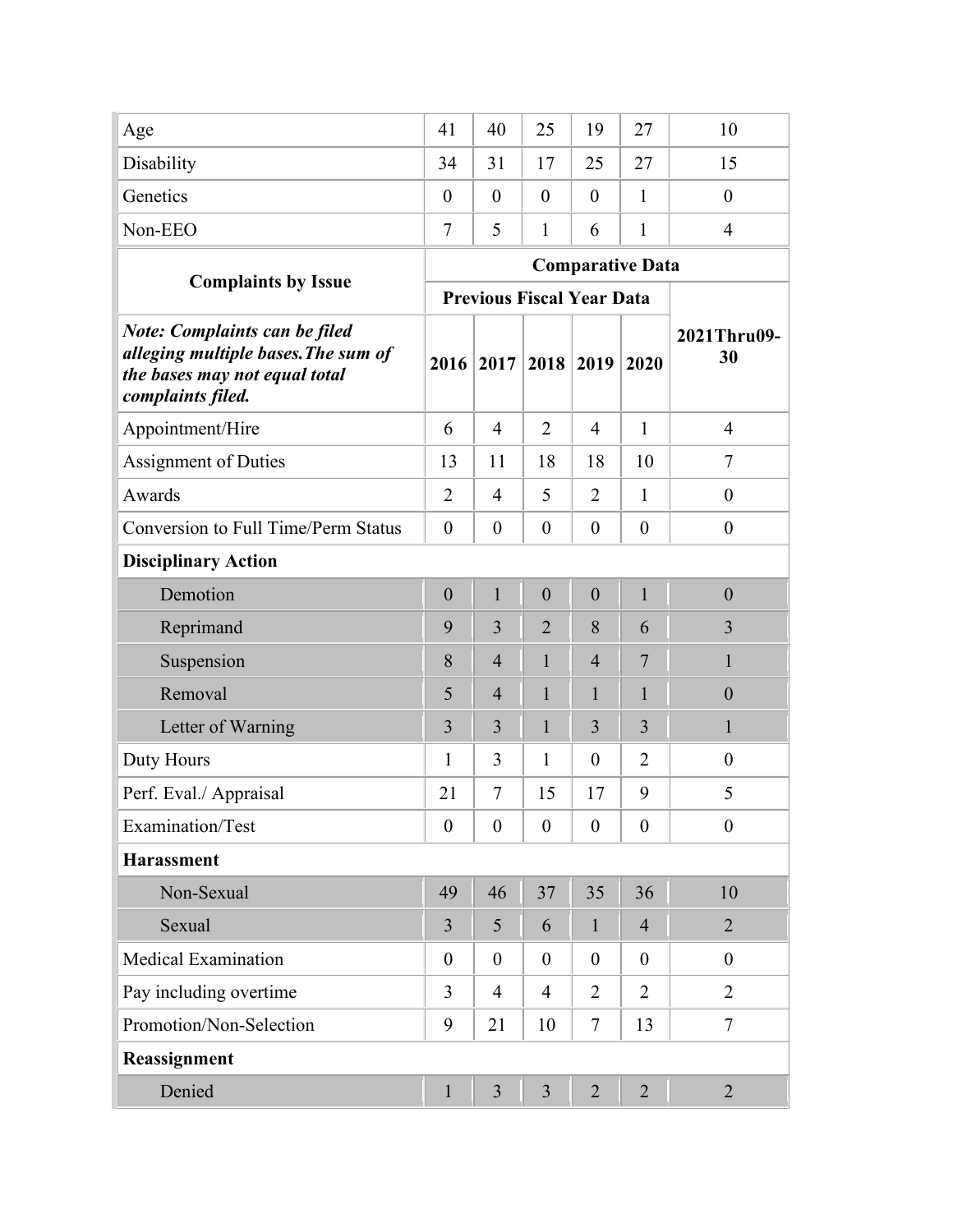| Directed                                                             | 6                              | $\overline{2}$              | $\overline{2}$                                  | $\overline{4}$ | $\boldsymbol{0}$ |                | $\overline{4}$ |                  |  |  |  |  |  |
|----------------------------------------------------------------------|--------------------------------|-----------------------------|-------------------------------------------------|----------------|------------------|----------------|----------------|------------------|--|--|--|--|--|
| Reasonable Accommodation Disability                                  |                                | 13                          | 12                                              | 8              | 9                | 10             |                | 6                |  |  |  |  |  |
| Reinstatement                                                        |                                | 1                           | $\boldsymbol{0}$                                | $\theta$       | $\theta$         | $\theta$       |                | $\overline{0}$   |  |  |  |  |  |
| Religious Accommodation                                              |                                | $\theta$                    | $\mathbf{1}$                                    | $\theta$       | $\overline{0}$   | $\overline{0}$ |                | $\boldsymbol{0}$ |  |  |  |  |  |
| Retirement                                                           |                                |                             |                                                 |                |                  | $\overline{0}$ |                | $\boldsymbol{0}$ |  |  |  |  |  |
| Sex-Stereotyping                                                     |                                | $\boldsymbol{0}$            | 1                                               | $\overline{0}$ | $\overline{0}$   | $\overline{0}$ |                | $\boldsymbol{0}$ |  |  |  |  |  |
| Telework                                                             |                                | 7                           | 5                                               | $\overline{4}$ | 7                | $\mathbf{1}$   |                | $\theta$         |  |  |  |  |  |
| Termination                                                          |                                |                             |                                                 |                | 8                | $\overline{4}$ |                | $\overline{2}$   |  |  |  |  |  |
|                                                                      | Terms/Conditions of Employment |                             |                                                 |                | 17               | 12             |                | 6                |  |  |  |  |  |
| Time and Attendance                                                  |                                | 10                          | 10                                              | 10             | $\overline{4}$   | 6              |                | $\overline{2}$   |  |  |  |  |  |
| Training                                                             |                                | $\overline{2}$              | $\tau$                                          | 3              | $\overline{2}$   | 3              |                | $\mathbf{1}$     |  |  |  |  |  |
| Other                                                                |                                |                             |                                                 |                |                  |                |                |                  |  |  |  |  |  |
| User Defined - Other 1                                               |                                | $\overline{0}$              | $\boldsymbol{0}$                                | $\overline{0}$ | $\overline{0}$   | $\overline{0}$ |                | $\overline{0}$   |  |  |  |  |  |
| Other                                                                |                                | $\overline{0}$              | $\overline{2}$                                  | $\mathbf{1}$   | $\overline{4}$   | 7              |                | 11               |  |  |  |  |  |
| User Defined - Other 3                                               |                                | $\boldsymbol{0}$            | $\boldsymbol{0}$                                | $\overline{0}$ | $\overline{0}$   | $\overline{0}$ |                | $\boldsymbol{0}$ |  |  |  |  |  |
| User Defined - Other 4                                               |                                | $\theta$                    | $\overline{0}$                                  | $\overline{0}$ | $\theta$         | $\overline{0}$ |                | $\boldsymbol{0}$ |  |  |  |  |  |
|                                                                      |                                |                             | <b>Comparative Data</b>                         |                |                  |                |                |                  |  |  |  |  |  |
| <b>Processing Time</b>                                               |                                |                             | <b>Previous Fiscal Year Data</b><br>2021Thru09- |                |                  |                |                |                  |  |  |  |  |  |
|                                                                      | 2016                           | 2017                        | 2018                                            |                | 2019             | 2020           |                | 30               |  |  |  |  |  |
| Complaints pending during fiscal year                                |                                |                             |                                                 |                |                  |                |                |                  |  |  |  |  |  |
| Average number of days<br>in investigation                           | 213.51                         | 250.39 212.73 231.00 217.41 |                                                 |                |                  |                |                | 218.90           |  |  |  |  |  |
| Average number of days<br>in final action                            | 300.90                         | 499.29                      | 283.88                                          |                | 94.18            | 71.73          |                | 109.35           |  |  |  |  |  |
| Complaint pending during fiscal year where hearing was requested     |                                |                             |                                                 |                |                  |                |                |                  |  |  |  |  |  |
| Average number of days<br>in investigation                           | 224.92                         | 238.10                      | 211.41                                          |                | 245.19           | 221.69         |                | 213.77           |  |  |  |  |  |
| Average number of days<br>in final action                            | 26.27                          | 443.17                      | 56.00                                           |                | 81.33            | 39.89          |                | 35.25            |  |  |  |  |  |
| Complaint pending during fiscal year where hearing was not requested |                                |                             |                                                 |                |                  |                |                |                  |  |  |  |  |  |
| Average number of days<br>in investigation                           | 198.75                         | 261.03                      | 217.32                                          |                | 218.16           |                | 200.70         | 227.72           |  |  |  |  |  |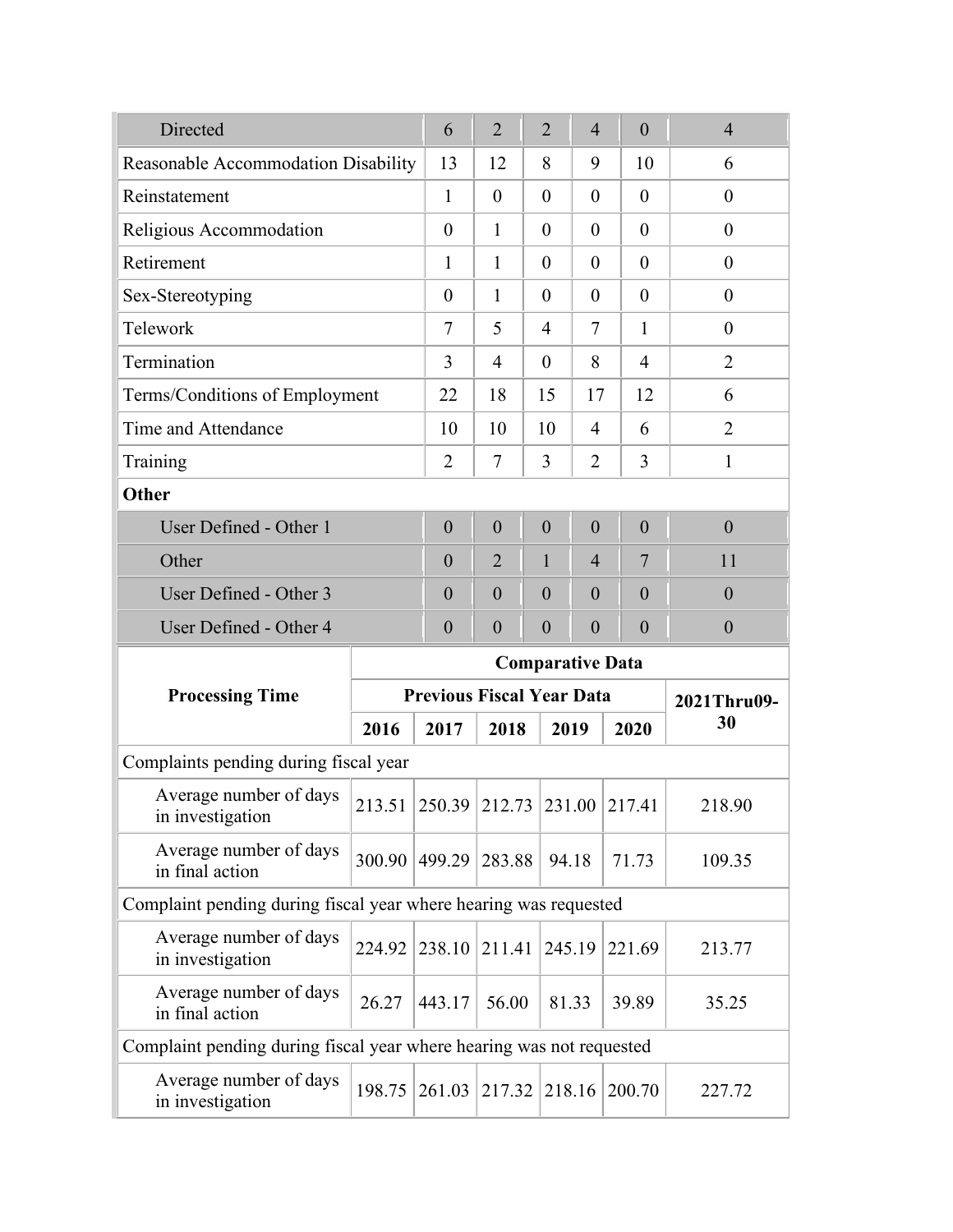| Average number of days<br>in final action                            | 840.83           |                         | 488.68                           |                |                  |              | 285.98           |                                  | 118.62           |                  | 204.00         |                  | 92.83            |                  |  |
|----------------------------------------------------------------------|------------------|-------------------------|----------------------------------|----------------|------------------|--------------|------------------|----------------------------------|------------------|------------------|----------------|------------------|------------------|------------------|--|
|                                                                      |                  |                         |                                  |                |                  |              |                  | <b>Comparative Data</b>          |                  |                  |                |                  |                  |                  |  |
| <b>Complaints Dismissed by Agency</b>                                |                  |                         |                                  |                |                  |              |                  | <b>Previous Fiscal Year Data</b> |                  |                  |                |                  | 2021Thru09-      |                  |  |
|                                                                      |                  |                         | 2016                             |                | 2017             |              |                  | 2018                             |                  | 2019             | 2020           |                  |                  | 30               |  |
| <b>Total Complaints Dismissed by</b><br>Agency                       |                  |                         | 11                               |                | $\mathbf{1}$     |              |                  | 6                                | $\overline{4}$   |                  | 6              |                  | $\overline{4}$   |                  |  |
| Average days pending prior to<br>dismissal                           |                  |                         | 130                              |                |                  | 132<br>63    |                  |                                  | 45               |                  | 266            |                  | 144              |                  |  |
| <b>Complaints Withdrawn by Complainants</b>                          |                  |                         |                                  |                |                  |              |                  |                                  |                  |                  |                |                  |                  |                  |  |
| Total Complaints Withdrawn by<br>Complainants                        |                  |                         | 6<br>10                          |                |                  |              | $\overline{4}$   |                                  |                  | 5                | 6              |                  |                  | 3                |  |
|                                                                      |                  |                         |                                  |                |                  |              |                  | <b>Comparative Data</b>          |                  |                  |                |                  |                  |                  |  |
| <b>Total Final Agency Actions</b>                                    |                  |                         | <b>Previous Fiscal Year Data</b> |                |                  |              |                  |                                  |                  |                  |                |                  | 2021Thru09-      |                  |  |
| <b>Finding Discrimination</b>                                        |                  | 2016                    |                                  | 2017           |                  |              |                  | 2018                             |                  | 2019             | 2020           |                  |                  | 30               |  |
|                                                                      |                  | #<br>$\frac{0}{0}$      | #                                |                | $\frac{0}{0}$    | #            |                  | #<br>$\frac{0}{0}$               |                  | $\frac{0}{0}$    | #              | $\frac{0}{0}$    | #                | $\frac{0}{0}$    |  |
| <b>Total Number Findings</b>                                         | $\boldsymbol{0}$ |                         | 1                                |                |                  | $\mathbf{1}$ |                  | 1                                |                  |                  | $\theta$       |                  | $\boldsymbol{0}$ |                  |  |
| Without Hearing                                                      | $\boldsymbol{0}$ | $\boldsymbol{0}$        | $\mathbf{1}$                     |                | 100              | $\mathbf{1}$ |                  | 100<br>$\mathbf{1}$              |                  | 100              | $\mathbf{0}$   | $\theta$         | $\theta$         | $\boldsymbol{0}$ |  |
| With Hearing                                                         | $\theta$         | $\boldsymbol{0}$        | $\overline{0}$                   |                | $\boldsymbol{0}$ | $\theta$     | $\boldsymbol{0}$ | $\overline{0}$                   |                  | $\theta$         | $\theta$       | $\theta$         | $\boldsymbol{0}$ | $\boldsymbol{0}$ |  |
| <b>Findings of Discrimination</b>                                    |                  | <b>Comparative Data</b> |                                  |                |                  |              |                  |                                  |                  |                  |                |                  |                  |                  |  |
| <b>Rendered by Basis</b>                                             |                  |                         | <b>Previous Fiscal Year Data</b> |                |                  |              |                  |                                  |                  |                  |                |                  | 2021Thru09-      |                  |  |
| <b>Note: Complaints can be filed</b>                                 |                  |                         | 2016                             |                | 2017             |              |                  | 2018                             |                  | 2019             |                | 2020             |                  | 30               |  |
| alleging multiple bases. The sum of<br>the bases may not equal total |                  | #                       | $\%$                             | #              | $\frac{0}{0}$    |              | #                | $\frac{0}{0}$                    | #                | $\frac{0}{0}$    | #              | $\frac{0}{0}$    | #                | $\frac{0}{0}$    |  |
| complaints and findings.                                             |                  |                         |                                  |                |                  |              |                  |                                  |                  |                  |                |                  |                  |                  |  |
| <b>Total Number Findings</b>                                         |                  | $\overline{0}$          |                                  | $\overline{0}$ |                  |              | $\mathbf{1}$     |                                  | $\overline{3}$   |                  | $\overline{0}$ |                  | $\overline{0}$   |                  |  |
| Race                                                                 |                  | $\overline{0}$          | $\boldsymbol{0}$                 | $\overline{0}$ | $\overline{0}$   |              | $\theta$         | $\boldsymbol{0}$                 | $\overline{0}$   | $\boldsymbol{0}$ | $\theta$       | $\boldsymbol{0}$ | $\theta$         | $\boldsymbol{0}$ |  |
| Color                                                                |                  | $\overline{0}$          | $\overline{0}$                   | $\overline{0}$ | $\boldsymbol{0}$ |              | $\overline{0}$   | $\boldsymbol{0}$                 | $\theta$         | $\theta$         | $\overline{0}$ | $\overline{0}$   | $\overline{0}$   | $\overline{0}$   |  |
| Religion                                                             |                  | $\overline{0}$          | $\theta$                         | $\overline{0}$ | $\theta$         |              | $\overline{0}$   | $\boldsymbol{0}$                 | $\theta$         | $\theta$         | $\theta$       | $\overline{0}$   | $\overline{0}$   | $\theta$         |  |
| Reprisal                                                             |                  | $\overline{0}$          | $\theta$                         | $\overline{0}$ | $\overline{0}$   |              | $\mathbf{1}$     | 100                              | $\mathbf{1}$     | 33               | $\overline{0}$ | $\overline{0}$   | $\overline{0}$   | $\theta$         |  |
| <b>Sex</b>                                                           |                  | $\overline{0}$          | $\overline{0}$                   | $\overline{0}$ | $\overline{0}$   |              | $\theta$         | $\boldsymbol{0}$                 | $\overline{0}$   | $\mathbf{0}$     | $\overline{0}$ | $\boldsymbol{0}$ | $\overline{0}$   | $\theta$         |  |
| <b>PDA</b>                                                           |                  | 0                       | $\overline{0}$                   | $\overline{0}$ | $\boldsymbol{0}$ |              | $\boldsymbol{0}$ | $\boldsymbol{0}$                 | $\boldsymbol{0}$ | $\boldsymbol{0}$ | $\overline{0}$ | $\boldsymbol{0}$ | $\boldsymbol{0}$ | $\boldsymbol{0}$ |  |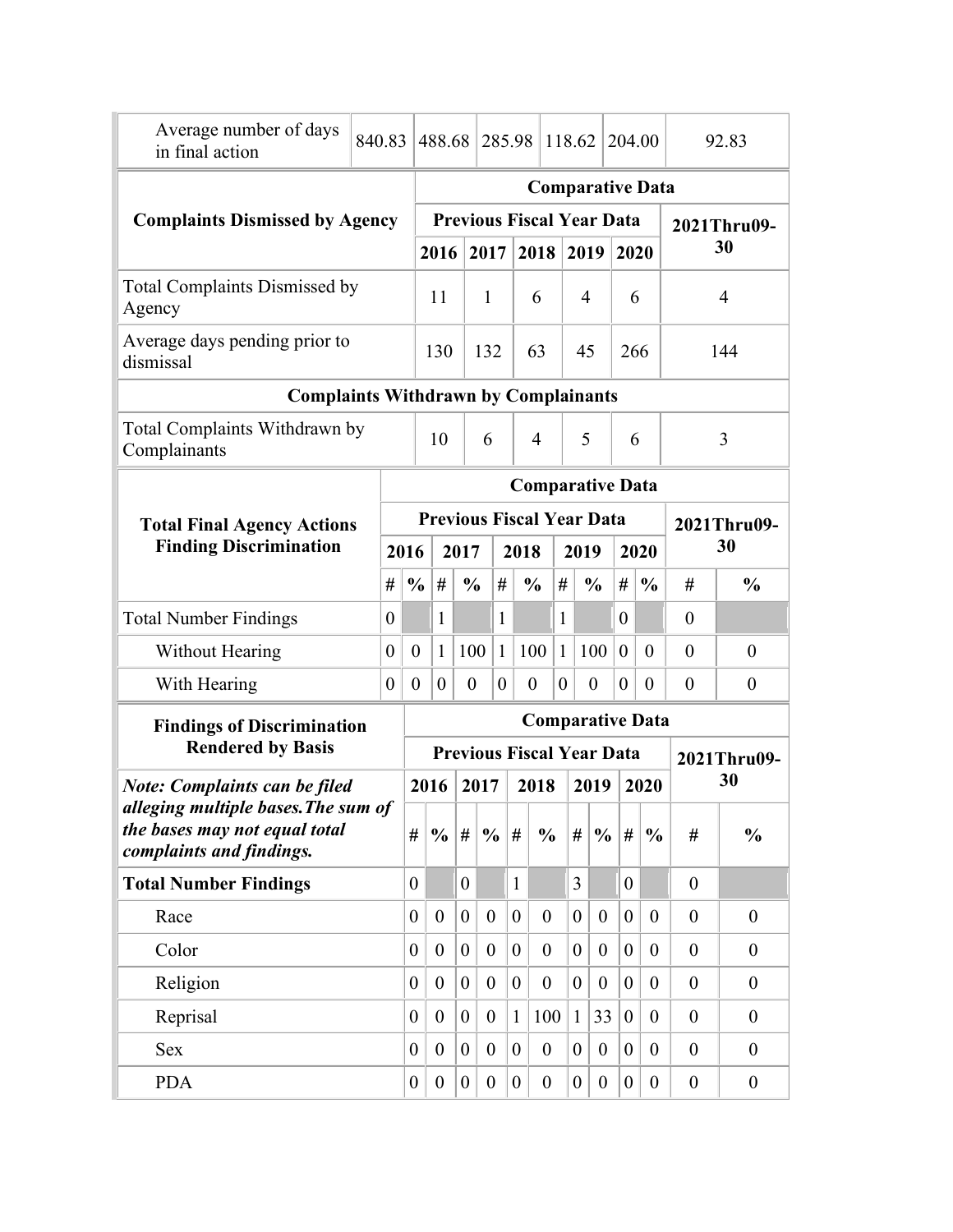| $\overline{0}$   | $\overline{0}$   | $\boldsymbol{0}$ | $\overline{0}$   | $\overline{0}$   | $\overline{0}$   | $\boldsymbol{0}$ | $\overline{0}$   | $\boldsymbol{0}$ | $\boldsymbol{0}$ | $\overline{0}$   | $\overline{0}$   |
|------------------|------------------|------------------|------------------|------------------|------------------|------------------|------------------|------------------|------------------|------------------|------------------|
| $\boldsymbol{0}$ | $\theta$         | $\overline{0}$   | $\mathbf{0}$     | $\overline{0}$   | $\overline{0}$   | $\theta$         | $\overline{0}$   | $\overline{0}$   | $\overline{0}$   | $\overline{0}$   | $\boldsymbol{0}$ |
| $\overline{0}$   | $\theta$         | $\overline{0}$   | $\overline{0}$   | $\overline{0}$   | $\overline{0}$   | $\boldsymbol{0}$ | $\overline{0}$   | $\overline{0}$   | $\theta$         | $\overline{0}$   | $\overline{0}$   |
| $\theta$         | $\overline{0}$   | $\overline{0}$   | $\overline{0}$   | $\overline{0}$   | $\boldsymbol{0}$ | $\overline{2}$   | 67               | $\theta$         | $\overline{0}$   | $\overline{0}$   | $\theta$         |
| $\overline{0}$   | $\overline{0}$   | $\overline{0}$   | $\overline{0}$   | $\overline{0}$   | $\boldsymbol{0}$ | $\boldsymbol{0}$ | $\overline{0}$   | $\overline{0}$   | $\theta$         | $\overline{0}$   | $\theta$         |
| $\boldsymbol{0}$ | $\boldsymbol{0}$ | $\boldsymbol{0}$ | $\mathbf{0}$     | $\boldsymbol{0}$ | $\mathbf{0}$     | $\boldsymbol{0}$ | $\boldsymbol{0}$ | $\boldsymbol{0}$ | $\boldsymbol{0}$ | $\boldsymbol{0}$ | $\boldsymbol{0}$ |
|                  |                  |                  |                  |                  |                  |                  |                  |                  |                  |                  |                  |
| $\boldsymbol{0}$ |                  | $\boldsymbol{0}$ |                  | $\overline{0}$   |                  | $\boldsymbol{0}$ |                  | $\boldsymbol{0}$ |                  | $\boldsymbol{0}$ |                  |
| $\overline{0}$   | $\theta$         | $\overline{0}$   | $\theta$         | $\overline{0}$   | $\overline{0}$   | $\boldsymbol{0}$ | $\mathbf{0}$     | $\overline{0}$   | $\overline{0}$   | $\overline{0}$   | $\theta$         |
| $\overline{0}$   | $\overline{0}$   | $\theta$         | $\overline{0}$   | $\overline{0}$   | $\boldsymbol{0}$ | $\overline{0}$   | $\overline{0}$   | $\overline{0}$   | $\overline{0}$   | $\overline{0}$   | $\theta$         |
| $\overline{0}$   | $\overline{0}$   | $\overline{0}$   | $\overline{0}$   | $\overline{0}$   | $\overline{0}$   | $\theta$         | $\overline{0}$   | $\overline{0}$   | $\overline{0}$   | $\overline{0}$   | $\boldsymbol{0}$ |
| $\boldsymbol{0}$ | $\overline{0}$   | $\overline{0}$   | $\overline{0}$   | $\overline{0}$   | $\overline{0}$   | $\boldsymbol{0}$ | $\overline{0}$   | $\overline{0}$   | $\theta$         | $\overline{0}$   | $\overline{0}$   |
| $\theta$         | $\theta$         | $\overline{0}$   | $\mathbf{0}$     | $\theta$         | $\overline{0}$   | $\overline{0}$   | $\theta$         | $\overline{0}$   | $\overline{0}$   | $\overline{0}$   | $\mathbf{0}$     |
| $\boldsymbol{0}$ | $\overline{0}$   | $\overline{0}$   | $\overline{0}$   | $\overline{0}$   | $\boldsymbol{0}$ | $\boldsymbol{0}$ | $\overline{0}$   | $\overline{0}$   | $\boldsymbol{0}$ | $\overline{0}$   | $\overline{0}$   |
| $\boldsymbol{0}$ | $\overline{0}$   | $\overline{0}$   | $\overline{0}$   | $\overline{0}$   | $\boldsymbol{0}$ | $\boldsymbol{0}$ | $\overline{0}$   | $\overline{0}$   | $\theta$         | $\overline{0}$   | $\boldsymbol{0}$ |
| $\boldsymbol{0}$ | $\overline{0}$   | $\mathbf{0}$     | $\overline{0}$   | $\overline{0}$   | $\boldsymbol{0}$ | $\boldsymbol{0}$ | $\overline{0}$   | $\overline{0}$   | $\overline{0}$   | $\overline{0}$   | $\theta$         |
| $\overline{0}$   | $\overline{0}$   | $\theta$         | $\overline{0}$   | $\theta$         | $\overline{0}$   | $\theta$         | $\overline{0}$   | $\theta$         | $\overline{0}$   | $\overline{0}$   | $\theta$         |
| $\overline{0}$   | $\overline{0}$   | $\overline{0}$   | $\overline{0}$   | $\overline{0}$   | $\overline{0}$   | $\boldsymbol{0}$ | $\overline{0}$   | $\overline{0}$   | $\overline{0}$   | $\overline{0}$   | $\mathbf{0}$     |
| $\boldsymbol{0}$ | $\overline{0}$   | $\theta$         | $\overline{0}$   | $\overline{0}$   | $\boldsymbol{0}$ | $\boldsymbol{0}$ | $\overline{0}$   | $\overline{0}$   | $\boldsymbol{0}$ | $\overline{0}$   | $\overline{0}$   |
| $\boldsymbol{0}$ | $\boldsymbol{0}$ | $\boldsymbol{0}$ | $\boldsymbol{0}$ | $\boldsymbol{0}$ | $\boldsymbol{0}$ | $\boldsymbol{0}$ | $\boldsymbol{0}$ | $\boldsymbol{0}$ | $\boldsymbol{0}$ | $\boldsymbol{0}$ | $\boldsymbol{0}$ |
|                  |                  |                  |                  |                  |                  |                  |                  |                  |                  |                  |                  |
| $\boldsymbol{0}$ |                  | $\boldsymbol{0}$ |                  | $\mathbf{1}$     |                  | 3                |                  | $\overline{0}$   |                  | $\boldsymbol{0}$ |                  |
| $\boldsymbol{0}$ | $\boldsymbol{0}$ | $\overline{0}$   | $\boldsymbol{0}$ | $\overline{0}$   | $\boldsymbol{0}$ | $\overline{0}$   | $\boldsymbol{0}$ | $\overline{0}$   | $\boldsymbol{0}$ | $\boldsymbol{0}$ | $\boldsymbol{0}$ |
| $\boldsymbol{0}$ | $\boldsymbol{0}$ | $\overline{0}$   | $\boldsymbol{0}$ | $\overline{0}$   | $\boldsymbol{0}$ | $\boldsymbol{0}$ | $\boldsymbol{0}$ | $\overline{0}$   | $\boldsymbol{0}$ | $\boldsymbol{0}$ | $\boldsymbol{0}$ |
| $\boldsymbol{0}$ | $\boldsymbol{0}$ | $\overline{0}$   | $\boldsymbol{0}$ | $\overline{0}$   | $\boldsymbol{0}$ | $\overline{0}$   | $\boldsymbol{0}$ | $\boldsymbol{0}$ | $\boldsymbol{0}$ | $\boldsymbol{0}$ | $\boldsymbol{0}$ |
| $\boldsymbol{0}$ | $\boldsymbol{0}$ | $\boldsymbol{0}$ | $\boldsymbol{0}$ | $\mathbf{1}$     | 100              | $\mathbf{1}$     | 33               | $\boldsymbol{0}$ | $\boldsymbol{0}$ | $\boldsymbol{0}$ | $\boldsymbol{0}$ |
| $\boldsymbol{0}$ | $\boldsymbol{0}$ | $\boldsymbol{0}$ | $\boldsymbol{0}$ | $\overline{0}$   | $\boldsymbol{0}$ | $\boldsymbol{0}$ | $\boldsymbol{0}$ | $\boldsymbol{0}$ | $\boldsymbol{0}$ | $\boldsymbol{0}$ | $\boldsymbol{0}$ |
| $\boldsymbol{0}$ | $\boldsymbol{0}$ | $\boldsymbol{0}$ | $\boldsymbol{0}$ | $\overline{0}$   | $\boldsymbol{0}$ | $\boldsymbol{0}$ | $\boldsymbol{0}$ | $\boldsymbol{0}$ | $\boldsymbol{0}$ | $\boldsymbol{0}$ | $\boldsymbol{0}$ |
|                  |                  |                  |                  |                  |                  |                  |                  |                  |                  | $\boldsymbol{0}$ |                  |
| $\boldsymbol{0}$ | $\boldsymbol{0}$ | $\overline{0}$   | $\boldsymbol{0}$ | $\overline{0}$   | $\boldsymbol{0}$ | $\boldsymbol{0}$ | $\boldsymbol{0}$ | $\boldsymbol{0}$ | $\boldsymbol{0}$ |                  | $\boldsymbol{0}$ |
|                  |                  |                  |                  |                  |                  |                  |                  |                  |                  |                  |                  |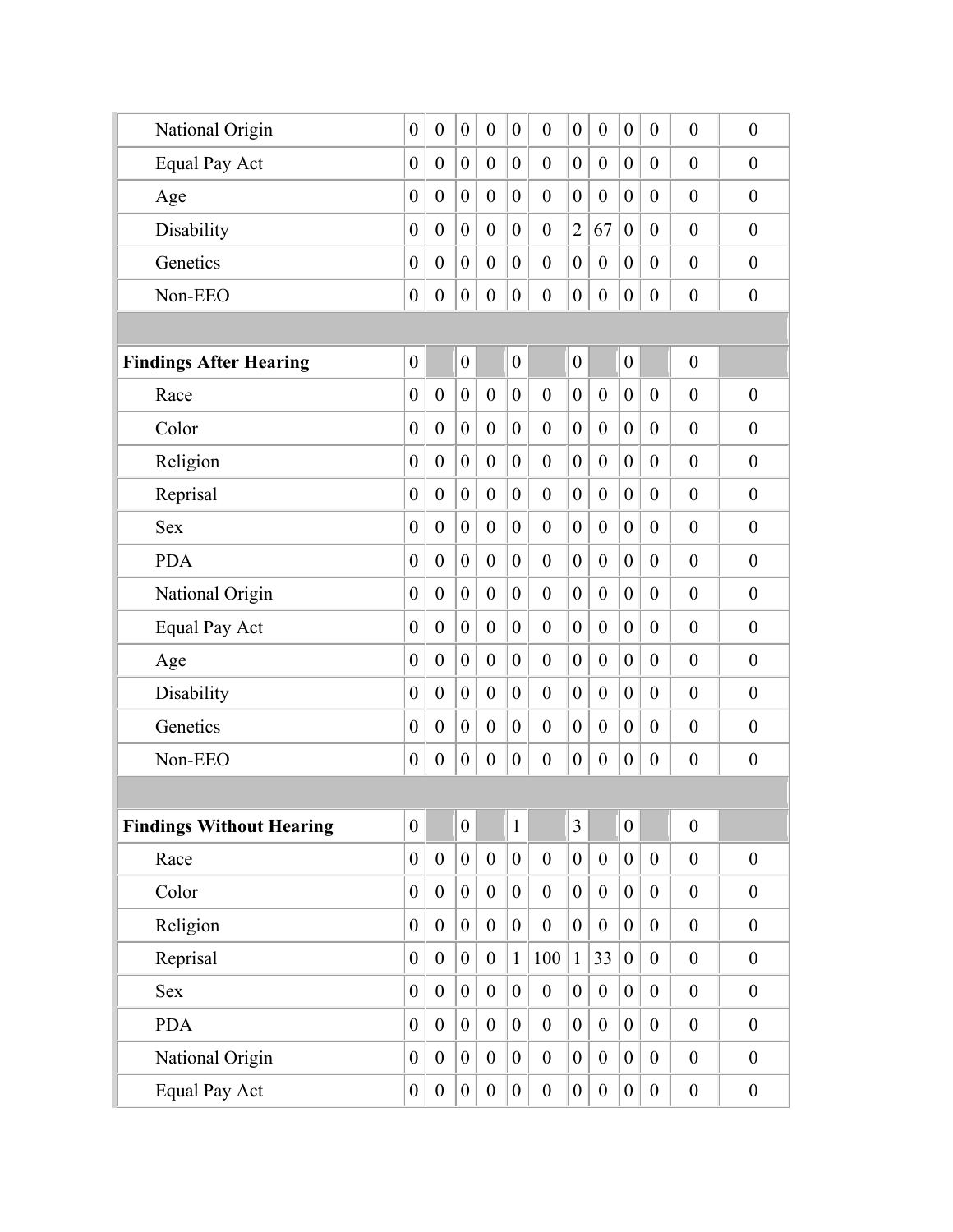| Age                                           | $\theta$         | $\overline{0}$   | $\overline{0}$   | $\overline{0}$   | $\overline{0}$   | $\overline{0}$                   | $\overline{0}$   | $\overline{0}$   | $\overline{0}$   | $\theta$         | $\overline{0}$   | $\theta$         |  |
|-----------------------------------------------|------------------|------------------|------------------|------------------|------------------|----------------------------------|------------------|------------------|------------------|------------------|------------------|------------------|--|
| Disability                                    | $\theta$         | $\overline{0}$   | $\overline{0}$   | $\boldsymbol{0}$ | $\overline{0}$   | $\overline{0}$                   | $\overline{2}$   | 67               | $\overline{0}$   | $\theta$         | $\overline{0}$   | $\theta$         |  |
| Genetics                                      | 0                | $\overline{0}$   | $\overline{0}$   | $\overline{0}$   | $\theta$         | $\overline{0}$                   | $\theta$         | $\theta$         | $\overline{0}$   | $\theta$         | $\theta$         | $\theta$         |  |
| Non-EEO                                       | 0                | $\overline{0}$   | $\overline{0}$   | $\boldsymbol{0}$ | $\theta$         | $\boldsymbol{0}$                 | $\theta$         | $\overline{0}$   | $\overline{0}$   | $\theta$         | $\overline{0}$   | $\theta$         |  |
|                                               |                  |                  |                  |                  |                  | <b>Comparative Data</b>          |                  |                  |                  |                  |                  |                  |  |
| <b>Findings of Discrimination</b>             |                  |                  |                  |                  |                  | <b>Previous Fiscal Year Data</b> |                  |                  |                  |                  | 2021Thru09-      |                  |  |
| <b>Rendered by Issue</b>                      |                  | 2016             |                  | 2017             |                  | 2018                             |                  | 2019             |                  | 2020             | 30               |                  |  |
|                                               | #                | $\frac{0}{0}$    | #                | $\frac{0}{0}$    | #                | $\frac{0}{0}$                    |                  | $\frac{0}{0}$    | #                | $\frac{0}{0}$    | #                | $\frac{0}{0}$    |  |
| <b>Total Number Findings</b>                  | $\boldsymbol{0}$ |                  | $\overline{0}$   |                  | $\mathbf{1}$     |                                  | 3                |                  | $\boldsymbol{0}$ |                  | $\overline{0}$   |                  |  |
| Appointment/Hire                              | $\boldsymbol{0}$ | $\overline{0}$   | $\theta$         | $\theta$         | $\overline{0}$   | $\theta$                         | $\overline{0}$   | $\overline{0}$   | $\boldsymbol{0}$ | $\theta$         | $\theta$         | $\overline{0}$   |  |
| <b>Assignment of Duties</b>                   | $\boldsymbol{0}$ | $\theta$         | $\boldsymbol{0}$ | $\overline{0}$   | $\boldsymbol{0}$ | $\overline{0}$                   | $\boldsymbol{0}$ | $\theta$         | $\boldsymbol{0}$ | $\theta$         | $\overline{0}$   | $\theta$         |  |
| Awards                                        | $\overline{0}$   | $\theta$         | $\theta$         | $\overline{0}$   | $\overline{0}$   | $\overline{0}$                   | $\overline{0}$   | $\theta$         | $\theta$         | $\theta$         | $\overline{0}$   | $\theta$         |  |
| Conversion to Full Time/Perm<br><b>Status</b> | $\overline{0}$   | $\overline{0}$   | $\boldsymbol{0}$ | $\overline{0}$   | $\theta$         | $\overline{0}$                   | $\boldsymbol{0}$ | $\overline{0}$   | $\boldsymbol{0}$ | $\theta$         | $\overline{0}$   | $\boldsymbol{0}$ |  |
| Disciplinary Action                           |                  |                  |                  |                  |                  |                                  |                  |                  |                  |                  |                  |                  |  |
| Demotion                                      | $\boldsymbol{0}$ | $\boldsymbol{0}$ | $\boldsymbol{0}$ | $\overline{0}$   | $\mathbf{1}$     | 100                              | $\boldsymbol{0}$ | $\boldsymbol{0}$ | $\boldsymbol{0}$ | $\overline{0}$   | $\overline{0}$   | $\overline{0}$   |  |
| Reprimand                                     | $\boldsymbol{0}$ | $\theta$         | $\boldsymbol{0}$ | $\overline{0}$   | $\overline{0}$   | $\overline{0}$                   | $\overline{0}$   | $\theta$         | $\boldsymbol{0}$ | $\theta$         | $\theta$         | $\theta$         |  |
| Suspension                                    | $\boldsymbol{0}$ | $\theta$         | $\boldsymbol{0}$ | $\overline{0}$   | $\overline{0}$   | $\overline{0}$                   | $\boldsymbol{0}$ | $\theta$         | $\boldsymbol{0}$ | $\theta$         | $\theta$         | $\overline{0}$   |  |
| Removal                                       | $\theta$         | $\theta$         | $\theta$         | $\overline{0}$   | $\theta$         | $\overline{0}$                   | $\theta$         | $\theta$         | $\theta$         | $\overline{0}$   | $\theta$         | $\theta$         |  |
| Letter of Warning                             | $\theta$         | $\theta$         | $\theta$         | $\overline{0}$   | $\theta$         | $\theta$                         | $\theta$         | $\theta$         | $\theta$         | $\theta$         | $\overline{0}$   | $\overline{0}$   |  |
| Duty Hours                                    | $\overline{0}$   | $\theta$         | $\boldsymbol{0}$ | $\theta$         | $\boldsymbol{0}$ | $\theta$                         | $\boldsymbol{0}$ | $\theta$         | $\boldsymbol{0}$ | $\overline{0}$   | $\theta$         | $\theta$         |  |
| Perf. Eval./ Appraisal                        | $\boldsymbol{0}$ | $\overline{0}$   | $\boldsymbol{0}$ | $\overline{0}$   | $\overline{0}$   | $\overline{0}$                   | $\boldsymbol{0}$ | $\overline{0}$   | $\boldsymbol{0}$ | $\theta$         | $\overline{0}$   | $\boldsymbol{0}$ |  |
| Examination/Test                              | $\boldsymbol{0}$ | $\theta$         | $\overline{0}$   | $\boldsymbol{0}$ | $\overline{0}$   | $\overline{0}$                   | $\overline{0}$   | $\overline{0}$   | $\boldsymbol{0}$ | $\theta$         | $\theta$         | $\boldsymbol{0}$ |  |
| Harassment                                    |                  |                  |                  |                  |                  |                                  |                  |                  |                  |                  |                  |                  |  |
| Non-Sexual                                    | $\boldsymbol{0}$ | $\mathbf{0}$     | $\boldsymbol{0}$ | $\boldsymbol{0}$ | $\boldsymbol{0}$ | $\overline{0}$                   | $\boldsymbol{0}$ | $\boldsymbol{0}$ | $\boldsymbol{0}$ | $\boldsymbol{0}$ | $\overline{0}$   | $\theta$         |  |
| Sexual                                        | $\boldsymbol{0}$ | $\theta$         | $\boldsymbol{0}$ | $\theta$         | $\overline{0}$   | $\theta$                         | $\mathbf{1}$     | 33               | $\boldsymbol{0}$ | $\theta$         | $\theta$         | $\theta$         |  |
| <b>Medical Examination</b>                    | $\boldsymbol{0}$ | $\theta$         | $\boldsymbol{0}$ | $\theta$         | $\boldsymbol{0}$ | $\theta$                         | $\boldsymbol{0}$ | $\theta$         | $\boldsymbol{0}$ | $\theta$         | $\theta$         | $\overline{0}$   |  |
| Pay including overtime                        | $\boldsymbol{0}$ | $\theta$         | $\boldsymbol{0}$ | $\overline{0}$   | $\theta$         | $\theta$                         | $\boldsymbol{0}$ | $\theta$         | $\boldsymbol{0}$ | $\theta$         | $\theta$         | $\boldsymbol{0}$ |  |
| Promotion/Non-Selection                       | $\boldsymbol{0}$ | $\boldsymbol{0}$ | $\boldsymbol{0}$ | $\boldsymbol{0}$ | $\overline{0}$   | $\overline{0}$                   | $\overline{0}$   | $\overline{0}$   | $\boldsymbol{0}$ | $\theta$         | $\boldsymbol{0}$ | $\boldsymbol{0}$ |  |
| Reassignment                                  |                  |                  |                  |                  |                  |                                  |                  |                  |                  |                  |                  |                  |  |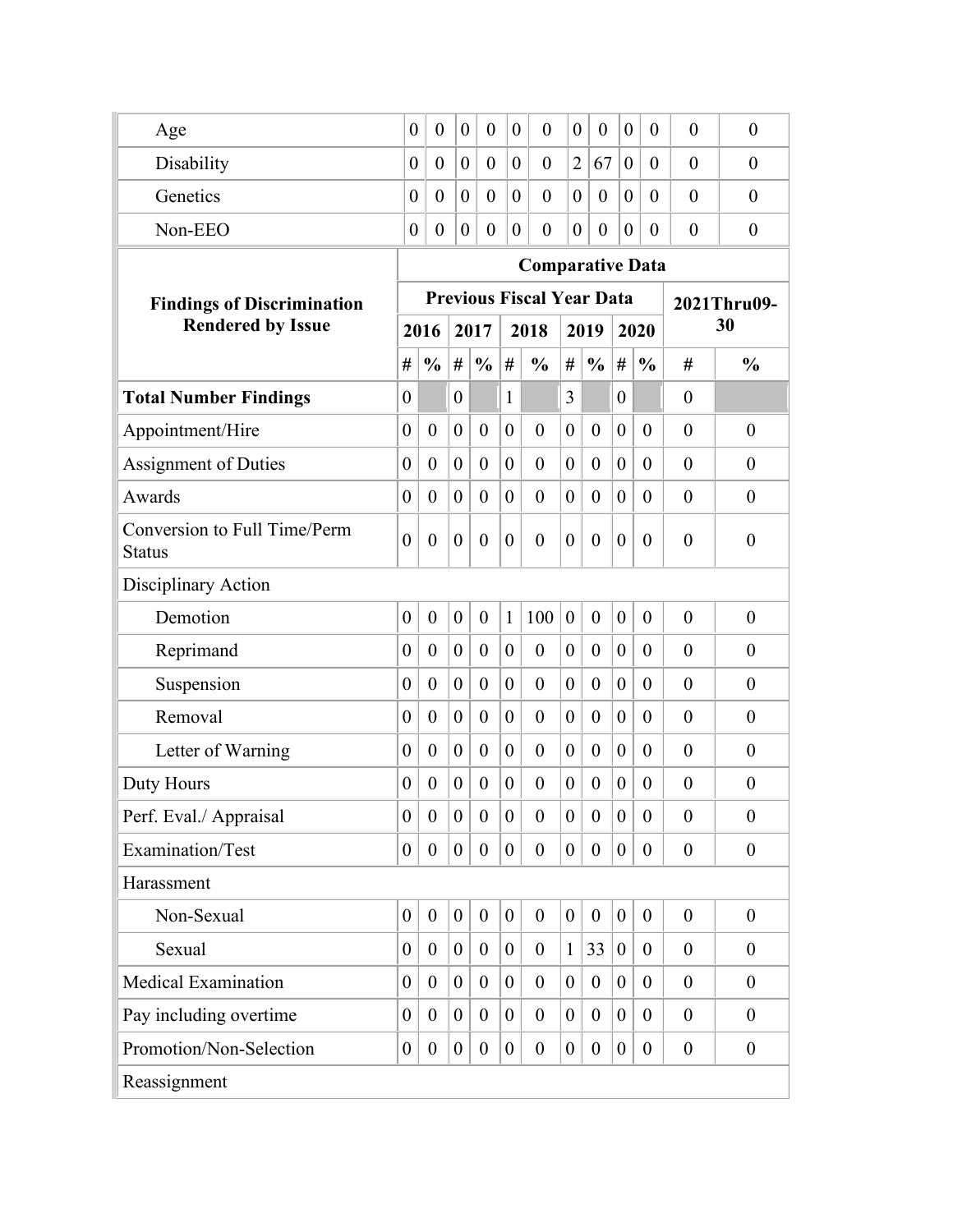| Denied                                        | $\boldsymbol{0}$ | $\theta$         | $\overline{0}$   | $\theta$         | $\theta$         | $\overline{0}$ | $\boldsymbol{0}$ | $\theta$         | $\boldsymbol{0}$ | $\theta$         | $\overline{0}$   | $\boldsymbol{0}$ |
|-----------------------------------------------|------------------|------------------|------------------|------------------|------------------|----------------|------------------|------------------|------------------|------------------|------------------|------------------|
| Directed                                      | $\boldsymbol{0}$ | $\boldsymbol{0}$ | $\boldsymbol{0}$ | $\boldsymbol{0}$ | $\overline{0}$   | $\theta$       | $\boldsymbol{0}$ | $\theta$         | $\boldsymbol{0}$ | $\theta$         | $\overline{0}$   | $\theta$         |
| Reasonable Accommodation<br>Disability        | $\overline{0}$   | $\boldsymbol{0}$ | $\boldsymbol{0}$ | $\theta$         | $\theta$         | $\overline{0}$ | $\overline{2}$   | 67               | $\boldsymbol{0}$ | $\theta$         | $\theta$         | $\boldsymbol{0}$ |
| Reinstatement                                 | $\boldsymbol{0}$ | $\overline{0}$   | $\theta$         | $\overline{0}$   | $\theta$         | $\theta$       | $\overline{0}$   | $\overline{0}$   | $\theta$         | $\theta$         | $\overline{0}$   | $\boldsymbol{0}$ |
| Religious Accommodation                       | $\boldsymbol{0}$ | $\boldsymbol{0}$ | $\boldsymbol{0}$ | $\overline{0}$   | $\boldsymbol{0}$ | $\theta$       | $\boldsymbol{0}$ | $\overline{0}$   | $\boldsymbol{0}$ | $\theta$         | $\theta$         | $\theta$         |
| Retirement                                    | $\boldsymbol{0}$ | $\overline{0}$   | $\theta$         | $\overline{0}$   | $\overline{0}$   | $\overline{0}$ | $\boldsymbol{0}$ | $\overline{0}$   | $\overline{0}$   | $\theta$         | $\overline{0}$   | $\boldsymbol{0}$ |
| Sex-Stereotyping                              | $\boldsymbol{0}$ | $\theta$         | $\boldsymbol{0}$ | $\overline{0}$   | $\overline{0}$   | $\overline{0}$ | $\boldsymbol{0}$ | $\overline{0}$   | $\boldsymbol{0}$ | $\theta$         | $\theta$         | $\theta$         |
| Telework                                      | $\boldsymbol{0}$ | $\boldsymbol{0}$ | $\boldsymbol{0}$ | $\overline{0}$   | $\theta$         | $\theta$       | $\boldsymbol{0}$ | $\theta$         | $\boldsymbol{0}$ | $\theta$         | $\theta$         | $\theta$         |
| Termination                                   | $\boldsymbol{0}$ | $\boldsymbol{0}$ | $\boldsymbol{0}$ | $\overline{0}$   | $\boldsymbol{0}$ | $\theta$       | $\boldsymbol{0}$ | $\overline{0}$   | $\boldsymbol{0}$ | $\theta$         | $\overline{0}$   | $\overline{0}$   |
| Terms/Conditions of Employment                | $\boldsymbol{0}$ | $\theta$         | $\overline{0}$   | $\overline{0}$   | $\theta$         | $\overline{0}$ | $\overline{0}$   | $\overline{0}$   | $\overline{0}$   | $\theta$         | $\theta$         | $\theta$         |
| Time and Attendance                           | $\overline{0}$   | $\overline{0}$   | $\theta$         | $\overline{0}$   | $\theta$         | $\overline{0}$ | $\overline{0}$   | $\overline{0}$   | $\theta$         | $\theta$         | $\theta$         | $\overline{0}$   |
| Training                                      | $\overline{0}$   | $\boldsymbol{0}$ | $\overline{0}$   | $\overline{0}$   | $\overline{0}$   | $\overline{0}$ | $\overline{0}$   | $\overline{0}$   | $\overline{0}$   | $\theta$         | $\theta$         | $\theta$         |
| Other - User Define                           |                  |                  |                  |                  |                  |                |                  |                  |                  |                  |                  |                  |
| User Defined - Other 1                        | $\boldsymbol{0}$ | $\boldsymbol{0}$ | $\boldsymbol{0}$ | $\boldsymbol{0}$ | $\theta$         | $\overline{0}$ | $\boldsymbol{0}$ | $\boldsymbol{0}$ | $\boldsymbol{0}$ | $\overline{0}$   | $\theta$         | $\boldsymbol{0}$ |
| Other                                         | $\boldsymbol{0}$ | $\theta$         | $\theta$         | $\overline{0}$   | $\theta$         | $\overline{0}$ | $\theta$         | $\overline{0}$   | $\theta$         | $\theta$         | $\overline{0}$   | $\boldsymbol{0}$ |
| User Defined - Other 3                        | $\boldsymbol{0}$ | $\boldsymbol{0}$ | $\boldsymbol{0}$ | $\overline{0}$   | $\theta$         | $\overline{0}$ | $\boldsymbol{0}$ | $\overline{0}$   | $\boldsymbol{0}$ | $\theta$         | $\theta$         | $\theta$         |
| User Defined - Other 4                        | 0                | $\boldsymbol{0}$ | $\boldsymbol{0}$ | $\overline{0}$   | $\boldsymbol{0}$ | $\overline{0}$ | $\boldsymbol{0}$ | $\overline{0}$   | $\boldsymbol{0}$ | $\theta$         | $\theta$         | $\theta$         |
|                                               |                  |                  |                  |                  |                  |                |                  |                  |                  |                  |                  |                  |
| <b>Findings After Hearing</b>                 | $\boldsymbol{0}$ |                  | $\boldsymbol{0}$ |                  | $\boldsymbol{0}$ |                | $\boldsymbol{0}$ |                  | $\boldsymbol{0}$ |                  | $\boldsymbol{0}$ |                  |
| Appointment/Hire                              | $\boldsymbol{0}$ | $\boldsymbol{0}$ | $\boldsymbol{0}$ | $\overline{0}$   | $\theta$         | $\overline{0}$ | $\boldsymbol{0}$ | $\overline{0}$   | $\boldsymbol{0}$ | $\theta$         | $\theta$         | $\boldsymbol{0}$ |
| <b>Assignment of Duties</b>                   | $\overline{0}$   | $\boldsymbol{0}$ | $\boldsymbol{0}$ | $\boldsymbol{0}$ | $\boldsymbol{0}$ | $\overline{0}$ | $\mathbf{0}$     | $\boldsymbol{0}$ | $\overline{0}$   | $\boldsymbol{0}$ | $\boldsymbol{0}$ | $\boldsymbol{0}$ |
| Awards                                        | $\overline{0}$   | $\mathbf{0}$     | $\overline{0}$   | $\overline{0}$   | $\overline{0}$   | $\overline{0}$ | $\overline{0}$   | $\mathbf{0}$     | $\overline{0}$   | $\mathbf{0}$     | $\boldsymbol{0}$ | $\boldsymbol{0}$ |
| Conversion to Full Time/Perm<br><b>Status</b> | $\boldsymbol{0}$ | $\boldsymbol{0}$ | $\boldsymbol{0}$ | $\boldsymbol{0}$ | $\boldsymbol{0}$ | $\overline{0}$ | $\boldsymbol{0}$ | $\overline{0}$   | $\boldsymbol{0}$ | $\theta$         | $\overline{0}$   | $\boldsymbol{0}$ |
| Disciplinary Action                           |                  |                  |                  |                  |                  |                |                  |                  |                  |                  |                  |                  |
| Demotion                                      | $\overline{0}$   | $\boldsymbol{0}$ | $\overline{0}$   | $\overline{0}$   | $\boldsymbol{0}$ | $\overline{0}$ | $\boldsymbol{0}$ | $\mathbf{0}$     | $\boldsymbol{0}$ | $\mathbf{0}$     | $\theta$         | $\boldsymbol{0}$ |
| Reprimand                                     | $\overline{0}$   | $\overline{0}$   | $\theta$         | $\overline{0}$   | $\overline{0}$   | $\overline{0}$ | $\theta$         | $\overline{0}$   | $\overline{0}$   | $\theta$         | $\theta$         | $\overline{0}$   |
| Suspension                                    | $\overline{0}$   | $\overline{0}$   | $\overline{0}$   | $\overline{0}$   | $\overline{0}$   | $\overline{0}$ | $\overline{0}$   | $\overline{0}$   | $\overline{0}$   | $\theta$         | $\mathbf{0}$     | $\boldsymbol{0}$ |
| Removal                                       | $\boldsymbol{0}$ | $\theta$         | $\overline{0}$   | $\overline{0}$   | $\overline{0}$   | $\overline{0}$ | $\boldsymbol{0}$ | $\theta$         | $\boldsymbol{0}$ | $\theta$         | $\overline{0}$   | $\overline{0}$   |
| Letter of Warning                             | $\boldsymbol{0}$ | $\boldsymbol{0}$ | $\overline{0}$   | $\boldsymbol{0}$ | $\boldsymbol{0}$ | $\overline{0}$ | $\boldsymbol{0}$ | $\boldsymbol{0}$ | $\overline{0}$   | $\overline{0}$   | $\boldsymbol{0}$ | $\boldsymbol{0}$ |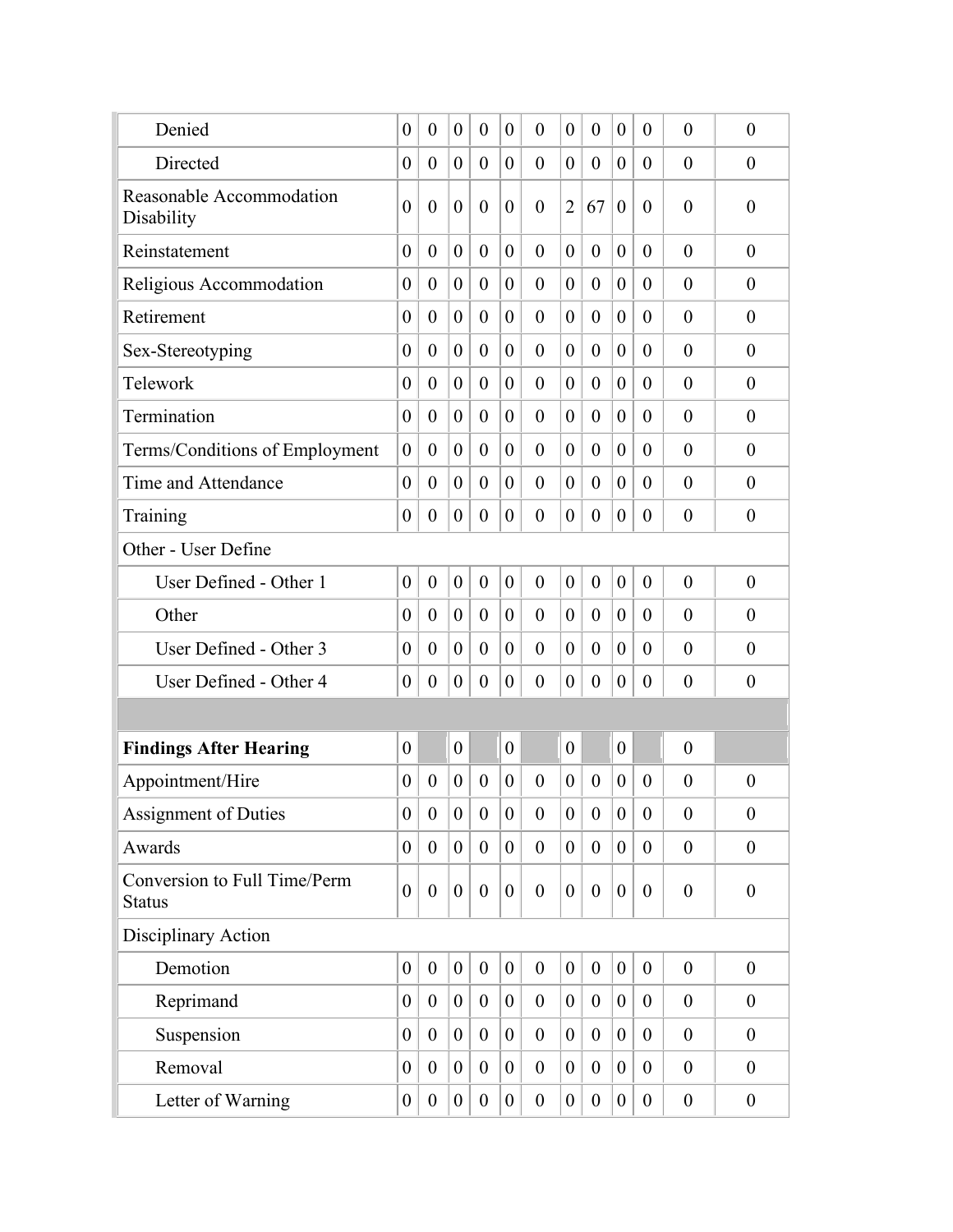| Duty Hours                             | $\overline{0}$   | $\overline{0}$   | $\boldsymbol{0}$ | $\theta$         | $\theta$         | $\overline{0}$ | $\theta$         | $\overline{0}$   | $\overline{0}$   | $\theta$         | $\theta$         | $\theta$         |
|----------------------------------------|------------------|------------------|------------------|------------------|------------------|----------------|------------------|------------------|------------------|------------------|------------------|------------------|
| Perf. Eval./ Appraisal                 | $\boldsymbol{0}$ | $\theta$         | $\boldsymbol{0}$ | $\theta$         | $\overline{0}$   | $\theta$       | $\theta$         | $\overline{0}$   | $\boldsymbol{0}$ | $\theta$         | $\theta$         | $\theta$         |
| Examination/Test                       | $\boldsymbol{0}$ | $\boldsymbol{0}$ | $\boldsymbol{0}$ | $\overline{0}$   | $\boldsymbol{0}$ | $\theta$       | $\theta$         | $\overline{0}$   | $\boldsymbol{0}$ | $\theta$         | $\theta$         | $\theta$         |
| Harassment                             |                  |                  |                  |                  |                  |                |                  |                  |                  |                  |                  |                  |
| Non-Sexual                             | $\overline{0}$   | $\overline{0}$   | $\boldsymbol{0}$ | $\overline{0}$   | $\overline{0}$   | $\overline{0}$ | $\overline{0}$   | $\overline{0}$   | $\overline{0}$   | $\overline{0}$   | $\overline{0}$   | $\overline{0}$   |
| Sexual                                 | $\overline{0}$   | $\overline{0}$   | $\theta$         | $\overline{0}$   | $\theta$         | $\theta$       | $\theta$         | $\overline{0}$   | $\theta$         | $\theta$         | $\overline{0}$   | $\theta$         |
| <b>Medical Examination</b>             | $\overline{0}$   | $\theta$         | $\theta$         | $\theta$         | $\theta$         | $\theta$       | $\theta$         | $\theta$         | $\overline{0}$   | $\theta$         | $\theta$         | $\theta$         |
| Pay including overtime                 | $\overline{0}$   | $\theta$         | $\theta$         | $\overline{0}$   | $\overline{0}$   | $\theta$       | $\overline{0}$   | $\overline{0}$   | $\theta$         | $\theta$         | $\theta$         | $\overline{0}$   |
| Promotion/Non-Selection                | $\boldsymbol{0}$ | $\theta$         | $\boldsymbol{0}$ | $\theta$         | $\overline{0}$   | $\overline{0}$ | $\overline{0}$   | $\overline{0}$   | $\overline{0}$   | $\theta$         | $\theta$         | $\theta$         |
| Reassignment                           |                  |                  |                  |                  |                  |                |                  |                  |                  |                  |                  |                  |
| Denied                                 | $\overline{0}$   | $\overline{0}$   | $\boldsymbol{0}$ | $\overline{0}$   | $\overline{0}$   | $\overline{0}$ | $\theta$         | $\overline{0}$   | $\boldsymbol{0}$ | $\overline{0}$   | $\theta$         | $\theta$         |
| Directed                               | $\overline{0}$   | $\theta$         | $\theta$         | $\theta$         | $\theta$         | $\theta$       | $\theta$         | $\theta$         | $\theta$         | $\theta$         | $\theta$         | $\theta$         |
| Reasonable Accommodation<br>Disability | $\overline{0}$   | $\overline{0}$   | $\boldsymbol{0}$ | $\overline{0}$   | $\overline{0}$   | $\overline{0}$ | $\overline{0}$   | $\overline{0}$   | $\boldsymbol{0}$ | $\theta$         | $\overline{0}$   | $\boldsymbol{0}$ |
| Reinstatement                          | $\boldsymbol{0}$ | $\overline{0}$   | $\theta$         | $\theta$         | $\overline{0}$   | $\overline{0}$ | $\theta$         | $\overline{0}$   | $\theta$         | $\theta$         | $\theta$         | $\theta$         |
| Religious Accommodation                | $\boldsymbol{0}$ | $\overline{0}$   | $\theta$         | $\overline{0}$   | $\overline{0}$   | $\overline{0}$ | $\theta$         | $\overline{0}$   | $\overline{0}$   | $\theta$         | $\theta$         | $\theta$         |
| Retirement                             | $\boldsymbol{0}$ | $\overline{0}$   | $\boldsymbol{0}$ | $\overline{0}$   | $\overline{0}$   | $\overline{0}$ | $\boldsymbol{0}$ | $\overline{0}$   | $\boldsymbol{0}$ | $\overline{0}$   | $\theta$         | $\theta$         |
| Sex-Stereotyping                       | $\boldsymbol{0}$ | $\theta$         | $\theta$         | $\overline{0}$   | $\theta$         | $\theta$       | $\theta$         | $\theta$         | $\overline{0}$   | $\theta$         | $\theta$         | $\theta$         |
| Telework                               | $\overline{0}$   | $\overline{0}$   | $\theta$         | $\overline{0}$   | $\theta$         | $\theta$       | $\theta$         | $\theta$         | $\boldsymbol{0}$ | $\theta$         | $\theta$         | $\overline{0}$   |
| Termination                            | $\overline{0}$   | $\theta$         | $\theta$         | $\overline{0}$   | $\theta$         | $\theta$       | $\theta$         | $\theta$         | $\overline{0}$   | $\theta$         | $\theta$         | $\theta$         |
| Terms/Conditions of Employment         | $\theta$         | $\theta$         | $\boldsymbol{0}$ | $\theta$         | $\overline{0}$   | $\overline{0}$ | $\theta$         | $\boldsymbol{0}$ | $\boldsymbol{0}$ | $\theta$         | $\theta$         | $\boldsymbol{0}$ |
| Time and Attendance                    | $\boldsymbol{0}$ | $\overline{0}$   | 0 <sup>1</sup>   | $\overline{0}$   | $\mathbf{0}$     | $\theta$       | $\theta$         | $\boldsymbol{0}$ | 0 <sup>1</sup>   | $\boldsymbol{0}$ | $\boldsymbol{0}$ | $\theta$         |
| Training                               | $\overline{0}$   | $\overline{0}$   | $\overline{0}$   | $\overline{0}$   | $\overline{0}$   | $\theta$       | $\overline{0}$   | $\overline{0}$   | $\overline{0}$   | $\overline{0}$   | $\mathbf{0}$     | $\boldsymbol{0}$ |
| Other - User Define                    |                  |                  |                  |                  |                  |                |                  |                  |                  |                  |                  |                  |
| User Defined - Other 1                 | $\boldsymbol{0}$ | $\theta$         | $\overline{0}$   | $\overline{0}$   | $\overline{0}$   | $\mathbf{0}$   | $\boldsymbol{0}$ | $\theta$         | $\overline{0}$   | $\overline{0}$   | $\theta$         | $\boldsymbol{0}$ |
| Other                                  | $\theta$         | $\overline{0}$   | $\mathbf{0}$     | $\overline{0}$   | $\theta$         | $\theta$       | $\overline{0}$   | $\overline{0}$   | $\overline{0}$   | $\overline{0}$   | $\overline{0}$   | $\overline{0}$   |
| User Defined - Other 3                 | $\theta$         | $\theta$         | $\overline{0}$   | $\overline{0}$   | $\theta$         | $\overline{0}$ | $\overline{0}$   | $\theta$         | $\theta$         | $\overline{0}$   | $\theta$         | $\theta$         |
| User Defined - Other 4                 | $\boldsymbol{0}$ | $\boldsymbol{0}$ | $\overline{0}$   | $\boldsymbol{0}$ | $\boldsymbol{0}$ | $\overline{0}$ | $\boldsymbol{0}$ | $\boldsymbol{0}$ | $\boldsymbol{0}$ | $\overline{0}$   | $\boldsymbol{0}$ | $\boldsymbol{0}$ |
|                                        |                  |                  |                  |                  |                  |                |                  |                  |                  |                  |                  |                  |
| <b>Findings Without Hearing</b>        | $\boldsymbol{0}$ |                  | $\boldsymbol{0}$ |                  | $\mathbf{1}$     |                | $\overline{3}$   |                  | $\boldsymbol{0}$ |                  | $\boldsymbol{0}$ |                  |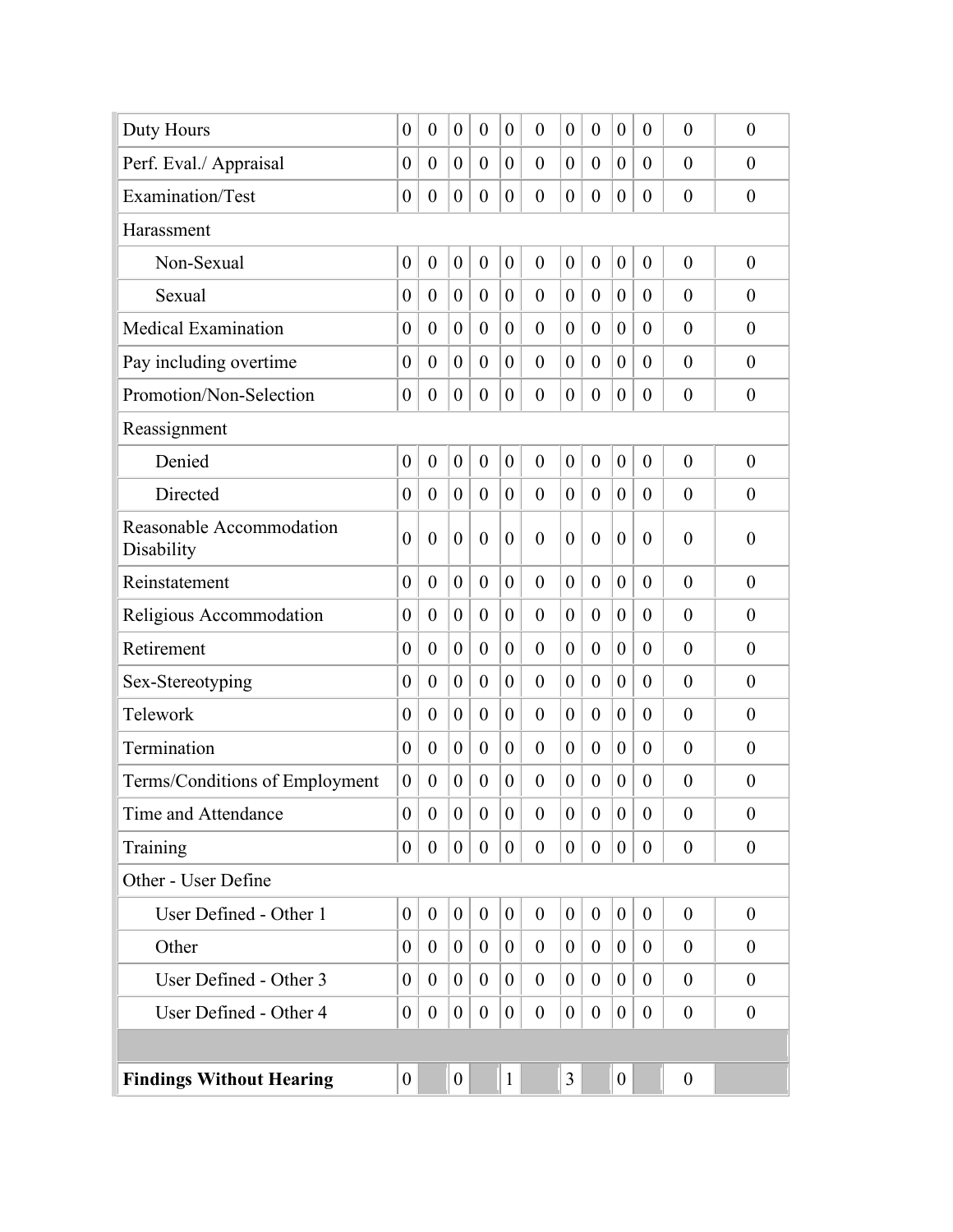| Appointment/Hire                              | $\boldsymbol{0}$ | $\overline{0}$   | $\boldsymbol{0}$ | $\theta$         | $\overline{0}$   | $\overline{0}$   | $\boldsymbol{0}$ | $\theta$         | $\overline{0}$   | $\theta$         | $\overline{0}$   | $\boldsymbol{0}$ |
|-----------------------------------------------|------------------|------------------|------------------|------------------|------------------|------------------|------------------|------------------|------------------|------------------|------------------|------------------|
| <b>Assignment of Duties</b>                   | $\boldsymbol{0}$ | $\overline{0}$   | $\boldsymbol{0}$ | $\overline{0}$   | $\overline{0}$   | $\overline{0}$   | $\theta$         | $\overline{0}$   | $\boldsymbol{0}$ | $\theta$         | $\theta$         | $\theta$         |
| Awards                                        | $\boldsymbol{0}$ | $\overline{0}$   | $\boldsymbol{0}$ | $\overline{0}$   | $\overline{0}$   | $\theta$         | $\theta$         | $\theta$         | $\overline{0}$   | $\theta$         | $\theta$         | $\theta$         |
| Conversion to Full Time/Perm<br><b>Status</b> | $\overline{0}$   | $\boldsymbol{0}$ | $\boldsymbol{0}$ | $\overline{0}$   | $\boldsymbol{0}$ | $\overline{0}$   | $\boldsymbol{0}$ | $\boldsymbol{0}$ | $\boldsymbol{0}$ | $\overline{0}$   | $\overline{0}$   | $\boldsymbol{0}$ |
| Disciplinary Action                           |                  |                  |                  |                  |                  |                  |                  |                  |                  |                  |                  |                  |
| Demotion                                      | $\boldsymbol{0}$ | $\boldsymbol{0}$ | $\boldsymbol{0}$ | $\overline{0}$   | $\mathbf{1}$     | 100              | $\boldsymbol{0}$ | $\boldsymbol{0}$ | $\boldsymbol{0}$ | $\overline{0}$   | $\overline{0}$   | $\boldsymbol{0}$ |
| Reprimand                                     | $\boldsymbol{0}$ | $\overline{0}$   | $\boldsymbol{0}$ | $\overline{0}$   | $\overline{0}$   | $\overline{0}$   | $\overline{0}$   | $\overline{0}$   | $\boldsymbol{0}$ | $\theta$         | $\theta$         | $\theta$         |
| Suspension                                    | $\boldsymbol{0}$ | $\theta$         | $\boldsymbol{0}$ | $\overline{0}$   | $\theta$         | $\overline{0}$   | $\theta$         | $\theta$         | $\boldsymbol{0}$ | $\theta$         | $\theta$         | $\theta$         |
| Removal                                       | $\overline{0}$   | $\overline{0}$   | $\theta$         | $\overline{0}$   | $\overline{0}$   | $\overline{0}$   | $\overline{0}$   | $\overline{0}$   | $\theta$         | $\overline{0}$   | $\overline{0}$   | $\overline{0}$   |
| Letter of Warning                             | $\boldsymbol{0}$ | $\theta$         | $\theta$         | $\theta$         | $\theta$         | $\overline{0}$   | $\overline{0}$   | $\overline{0}$   | $\overline{0}$   | $\theta$         | $\overline{0}$   | $\theta$         |
| Duty Hours                                    | $\overline{0}$   | $\overline{0}$   | $\overline{0}$   | $\overline{0}$   | $\overline{0}$   | $\theta$         | $\overline{0}$   | $\overline{0}$   | $\theta$         | $\theta$         | $\overline{0}$   | $\boldsymbol{0}$ |
| Perf. Eval./ Appraisal                        | $\boldsymbol{0}$ | $\overline{0}$   | $\theta$         | $\theta$         | $\overline{0}$   | $\theta$         | $\overline{0}$   | $\overline{0}$   | $\overline{0}$   | $\theta$         | $\theta$         | $\theta$         |
| Examination/Test                              | $\boldsymbol{0}$ | $\overline{0}$   | $\theta$         | $\overline{0}$   | $\overline{0}$   | $\theta$         | $\overline{0}$   | $\overline{0}$   | $\theta$         | $\theta$         | $\theta$         | $\overline{0}$   |
| Harassment                                    |                  |                  |                  |                  |                  |                  |                  |                  |                  |                  |                  |                  |
| Non-Sexual                                    | $\boldsymbol{0}$ | $\overline{0}$   | $\boldsymbol{0}$ | $\overline{0}$   | $\overline{0}$   | $\overline{0}$   | $\boldsymbol{0}$ | $\overline{0}$   | $\boldsymbol{0}$ | $\boldsymbol{0}$ | $\overline{0}$   | $\boldsymbol{0}$ |
| Sexual                                        | $\boldsymbol{0}$ | $\overline{0}$   | $\boldsymbol{0}$ | $\overline{0}$   | $\overline{0}$   | $\overline{0}$   | $\mathbf{1}$     | 33               | $\boldsymbol{0}$ | $\overline{0}$   | $\theta$         | $\overline{0}$   |
| <b>Medical Examination</b>                    | $\boldsymbol{0}$ | $\theta$         | $\boldsymbol{0}$ | $\overline{0}$   | $\theta$         | $\theta$         | $\theta$         | $\theta$         | $\boldsymbol{0}$ | $\theta$         | $\theta$         | $\overline{0}$   |
| Pay including overtime                        | $\boldsymbol{0}$ | $\overline{0}$   | $\theta$         | $\theta$         | $\overline{0}$   | $\theta$         | $\overline{0}$   | $\overline{0}$   | $\boldsymbol{0}$ | $\theta$         | $\theta$         | $\overline{0}$   |
| Promotion/Non-Selection                       | $\boldsymbol{0}$ | $\theta$         | $\boldsymbol{0}$ | $\theta$         | $\theta$         | $\overline{0}$   | $\boldsymbol{0}$ | $\boldsymbol{0}$ | $\boldsymbol{0}$ | $\theta$         | $\theta$         | $\theta$         |
| Reassignment                                  |                  |                  |                  |                  |                  |                  |                  |                  |                  |                  |                  |                  |
| Denied                                        | $\boldsymbol{0}$ | $\overline{0}$   | $\overline{0}$   | $\boldsymbol{0}$ | $\overline{0}$   | $\boldsymbol{0}$ | $\boldsymbol{0}$ | $\theta$         | $\mathbf{0}$     | $\overline{0}$   | $\boldsymbol{0}$ | $\boldsymbol{0}$ |
| Directed                                      | $\overline{0}$   | $\overline{0}$   | $\overline{0}$   | $\mathbf{0}$     | $\overline{0}$   | $\theta$         | $\overline{0}$   | $\mathbf{0}$     | $\overline{0}$   | $\overline{0}$   | $\overline{0}$   | $\boldsymbol{0}$ |
| Reasonable Accommodation<br>Disability        | $\overline{0}$   | $\theta$         | $\overline{0}$   | $\theta$         | $\overline{0}$   | $\overline{0}$   | $\overline{2}$   | 67               | $\overline{0}$   | $\theta$         | $\overline{0}$   | $\boldsymbol{0}$ |
| Reinstatement                                 | $\overline{0}$   | $\theta$         | $\overline{0}$   | $\theta$         | $\theta$         | $\theta$         | $\overline{0}$   | $\theta$         | $\overline{0}$   | $\overline{0}$   | $\overline{0}$   | $\overline{0}$   |
| Religious Accommodation                       | $\overline{0}$   | $\theta$         | $\overline{0}$   | $\overline{0}$   | $\overline{0}$   | $\overline{0}$   | $\overline{0}$   | $\theta$         | $\theta$         | $\overline{0}$   | $\boldsymbol{0}$ | $\boldsymbol{0}$ |
| Retirement                                    | $\overline{0}$   | $\theta$         | $\overline{0}$   | $\overline{0}$   | $\overline{0}$   | $\theta$         | $\overline{0}$   | $\overline{0}$   | $\theta$         | $\theta$         | $\overline{0}$   | $\overline{0}$   |
| Sex-Stereotyping                              | $\boldsymbol{0}$ | $\theta$         | $\overline{0}$   | $\overline{0}$   | $\overline{0}$   | $\overline{0}$   | $\overline{0}$   | $\overline{0}$   | $\theta$         | $\theta$         | $\overline{0}$   | $\boldsymbol{0}$ |
| Telework                                      | $\boldsymbol{0}$ | $\overline{0}$   | $\overline{0}$   | $\theta$         | $\overline{0}$   | $\theta$         | $\boldsymbol{0}$ | $\theta$         | $\theta$         | $\theta$         | $\overline{0}$   | $\theta$         |
| Termination                                   | $\boldsymbol{0}$ | $\boldsymbol{0}$ | $\overline{0}$   | $\boldsymbol{0}$ | $\boldsymbol{0}$ | $\boldsymbol{0}$ | $\boldsymbol{0}$ | $\boldsymbol{0}$ | $\boldsymbol{0}$ | $\boldsymbol{0}$ | $\boldsymbol{0}$ | $\boldsymbol{0}$ |